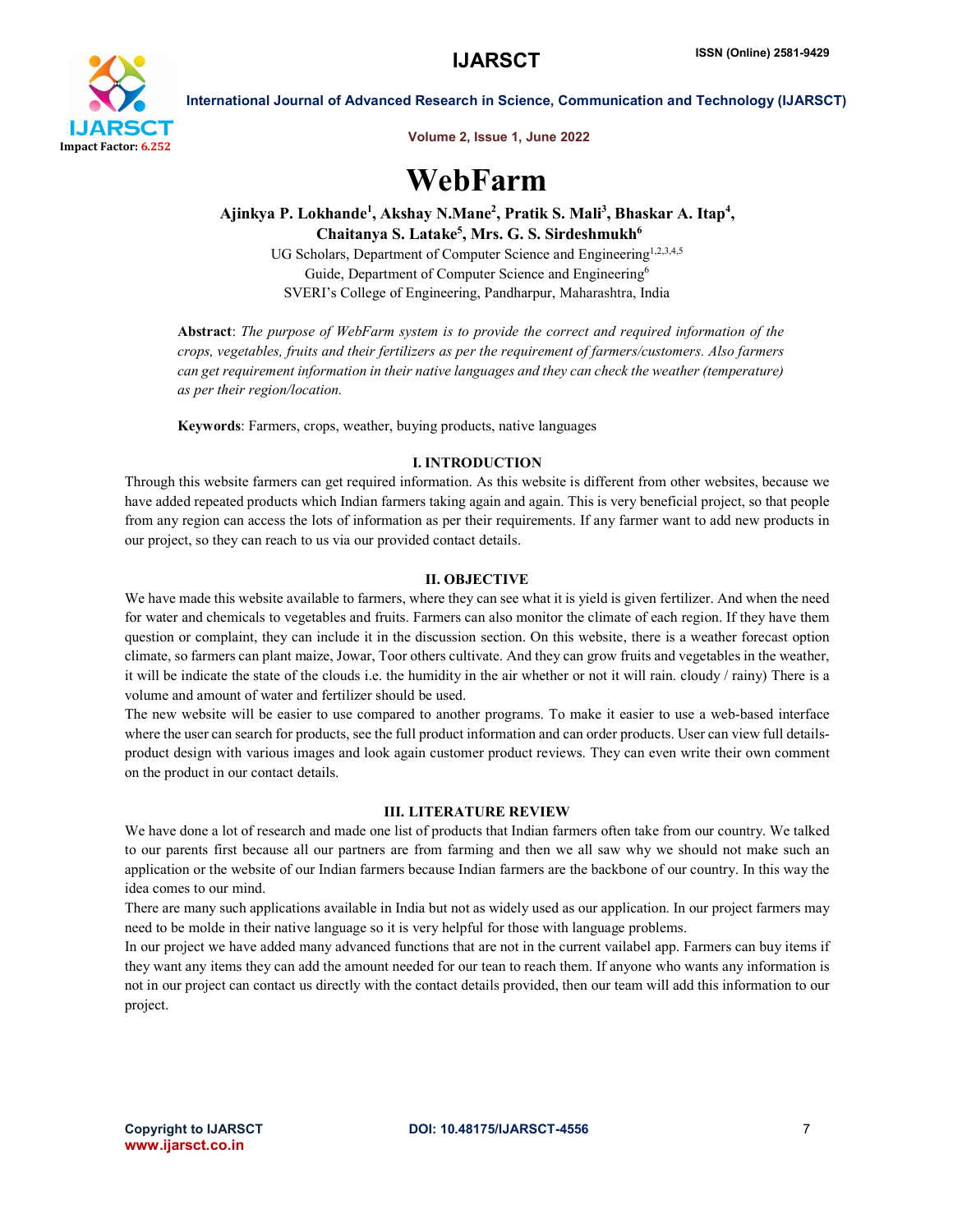# oan Impact Factor: 6.252

International Journal of Advanced Research in Science, Communication and Technology (IJARSCT)

#### Volume 2, Issue 1, June 2022

#### IV. MAIN FUNCTION





Data Flow Diagram (DFD) is a systematic analysis and design tool that can be used for flow flow. DFD is a network that describes data flow and processes that change or alter data across the system. This network is built using a set of symbols that do not mean any visual implementation. It aims to clarify system requirements and identify major changes. Thus the first area of design dealing with decay of specified requirements has descended to a very low level of detail. DFD can be thought of as a summary of the concept of a data-oriented chart or process-focused system. For these reasons DFDs are often referred to as logical data flow diagrams.



This is the user interface for our website. Here all the required categories are available as login, products, weather, fruit, contact us page. Therefore, when any farmer visits a website he can see this idea. In the backend there are many more details, we have to click only on the required section, it will find directly in the required region.

www.ijarsct.co.in